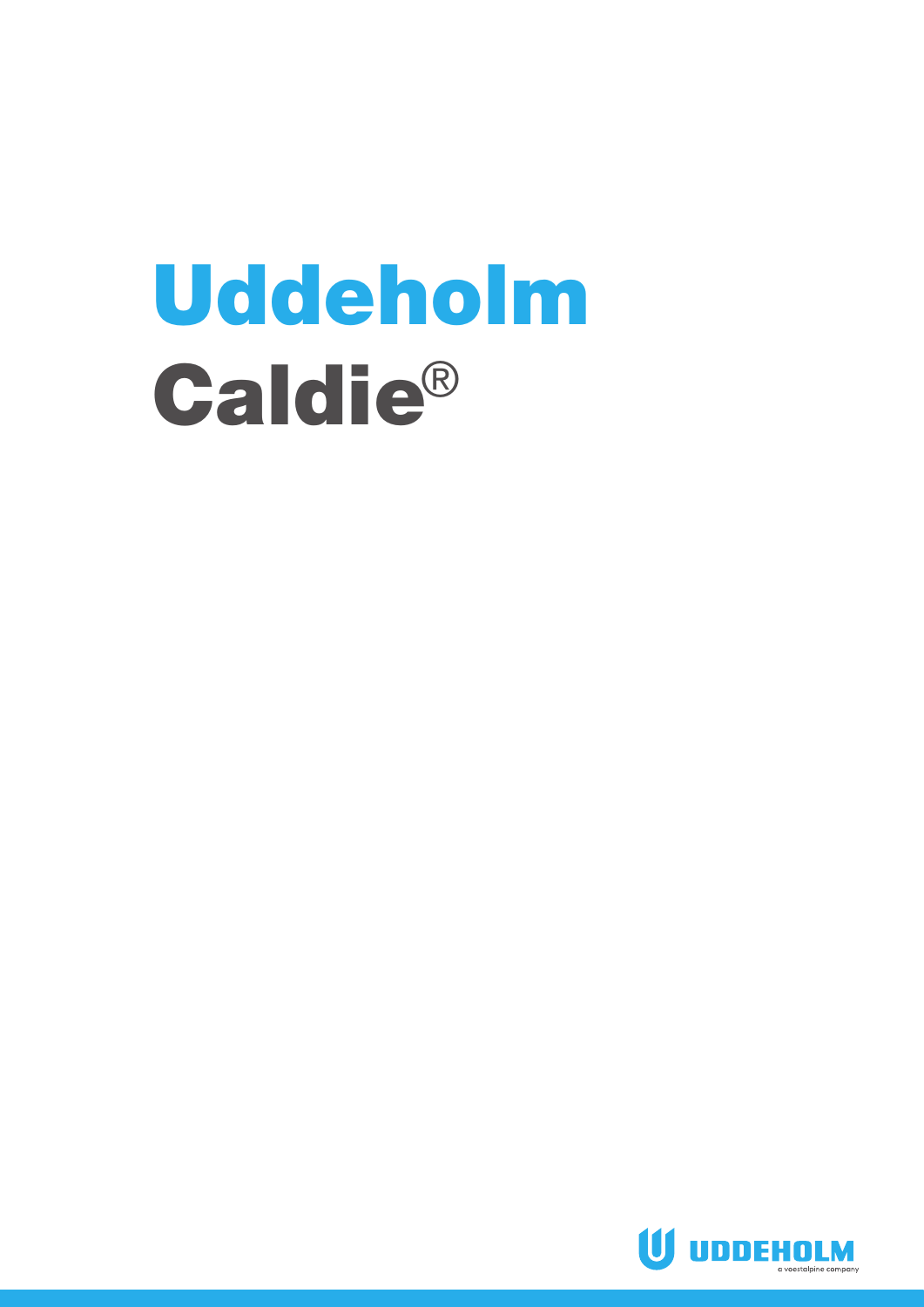© UDDEHOLMS AB

No part of this publication may be reproduced or transmitted for commercial purposes without permission of the copyright holder.

This information is based on our present state of knowledge and is intended to provide general notes on our products and their uses. It should not therefore be construed as a warranty of specific properties of the products described or a warranty for fitness for a particular purpose.

Classified according to EU Directive 1999/45/EC For further information see our "Material Safety Data Sheets".

Edition 20, 04.2019

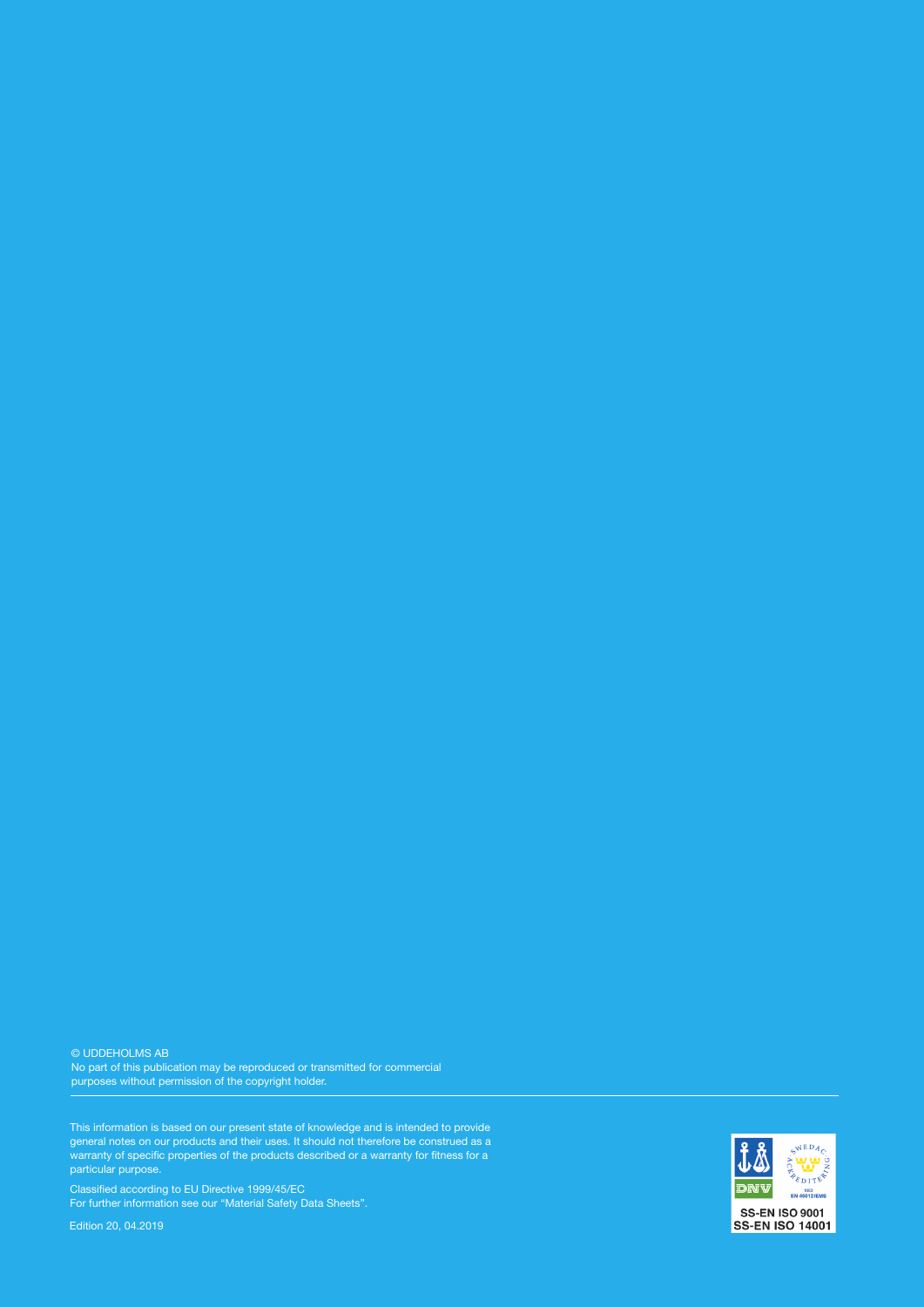## **Uddeholm Caldie®**

## **CHANGING TOOLING ENVIRONMENT**

New and more demanding work materials are continuously implemented in the industry. As a consequence of the introduction of AHSS, Advanced High Strength Steel, the forming tools have to resist higher stress levels and withstand more adhesive and abrasive wear. Many times the tool has to be coated in order to fulfil production requirements, i.e. the tool material also has to be a good substrate material for different type of surface coatings.

#### **THE PROBLEM SOLVER**

Uddeholm Caldie is the first ESR-grade and developed with main focus on severe cold work applications.

The excellent combination of compressive strength, wear resistance and chipping/cracking resistance has been achieved by a well balanced chemistry of matrix type and a clean and homogeneous microstructure. Appropriate heat treatment properties and high fatigue strength make Uddeholm Caldie also to a perfect substrate material for surface coatings

#### **A VERSATILE TOOL STEEL**

The unique properties profile of Uddeholm Caldie include very good weldability, castability, through hardening properties, machinability and grindability. This means that Uddeholm Caldie provides many different options for eco-nomical toolmaking, tool using and maintenance, especially for larger forming tools.

Uddeholm Caldie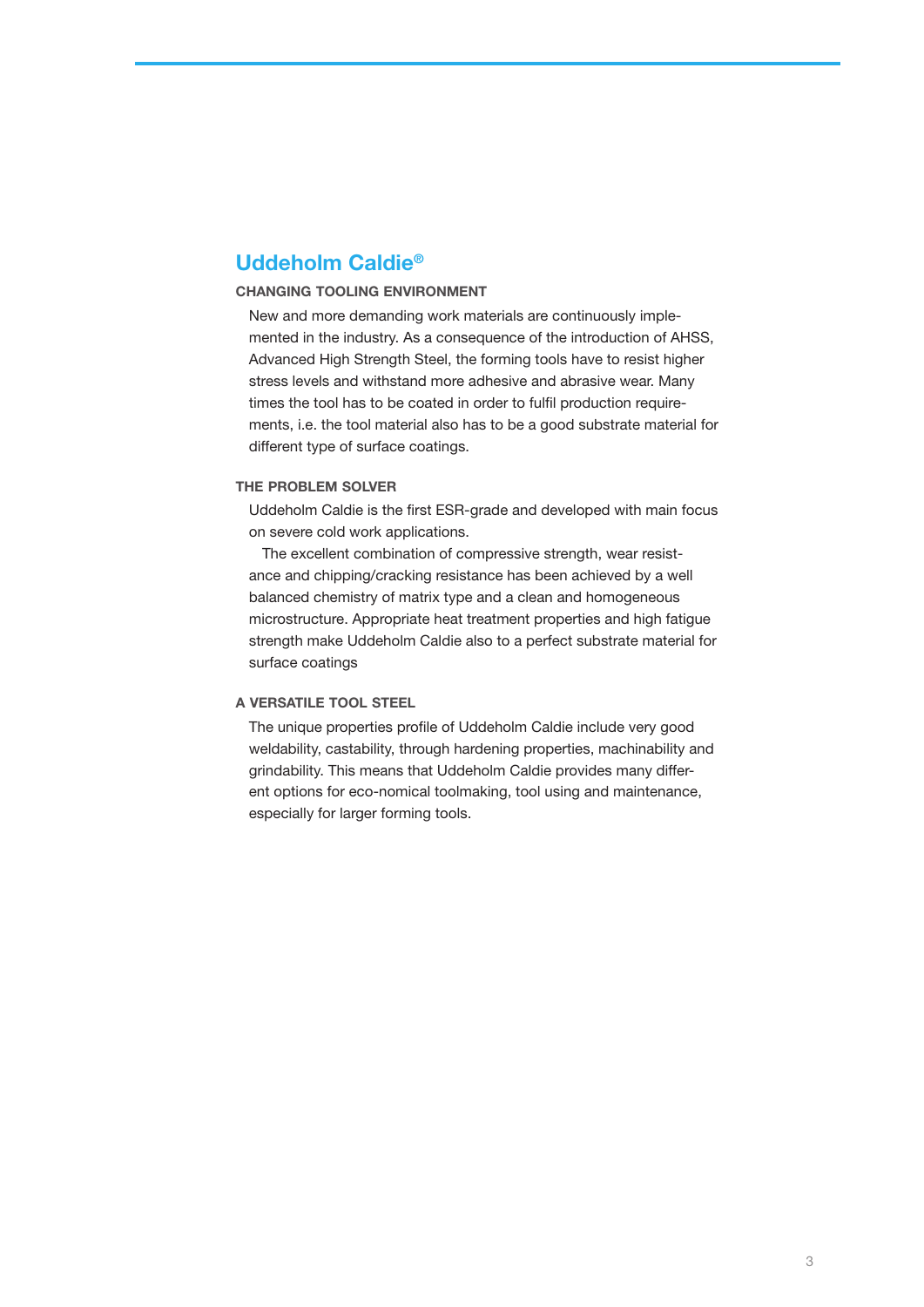# **GENERAL**

Uddeholm Caldie is a chromium-molybdenumvanadium alloyed tool steel which is characterized by:

- very good chipping and cracking resistance
- good wear resistance
- high hardness (>60 HRC) after high temperature tempering
- good dimensional stability in heat treatment and in service
- excellent through-hardening properties
- good machinability and grindability
- excellent polishability
- good surface treatment properties
- good resistance to tempering back
- very good WEDM properties

| <b>Typical</b><br>analysis % | C<br>0.7                     | Si<br>0.2 | Mn<br>0.5 | Cr<br>5.0 | Mo<br>2.3 | v<br>0.5 |
|------------------------------|------------------------------|-----------|-----------|-----------|-----------|----------|
| Standard<br>specification    |                              | None      |           |           |           |          |
| <b>Delivery</b><br>condition | Soft annealed to max, 215 HB |           |           |           |           |          |
| Colour code                  | White/grey                   |           |           |           |           |          |

## APPLICATIONS

Uddeholm Caldie is suitable for short to medium run tooling where chipping and/or cracking are the predominant failure mechanisms and where a high compressive strength (hardness above 60 HRC) is necessary. This makes Uddeholm Caldie an excellent problem solver for severe cold work applications where the combination of a hardness above 60 HRC and a high cracking resistance is of utmost importance e.g. as in the blanking and forming of ultra high strength steel sheets.

Uddeholm Caldie is also very suitable as a substrate steel for applications where surface coatings are desirable or necessary.

## **COLD WORK APPLICATIONS**

- Blanking applications where high ductility and toughness are needed to prevent chipping/cracking
- Cold forging and forming operations where a high compressive strength combined with good resistance to chipping/cracking are necessary
- Machine knives
- Thread rolling dies
- Substrate for surface coatings

## **UDDEHOLM COMPONENT BUSINESS APPLICATIONS**

Uddeholm Caldie can be used in engineering applications where high compressive strength has to be combined with high ductility/toughness. Knives for fragmentation of plastics and metals and roll forming rolls are good examples.

## PROPERTIES

The properties below are representative of samples which have been taken from the centre of bars with dimensions 203 x 80 mm and Ø 102 mm. Unless otherwise indicated. all specimens have been hardened at 1025°C (1875°C), gas quenched in a vacuum furnace and tempered twice at 525°C (975°F) for two hours to 60–61 HRC.

## **PHYSICAL PROPERTIES**

Hardened and tempered to 60–61 HRC.

| Temperature                                                                 | $20^{\circ}$ C<br>(68°F)        | $200^{\circ}$ C<br>(390°F)                    | $400^{\circ}$ C<br>(750°F)                    |
|-----------------------------------------------------------------------------|---------------------------------|-----------------------------------------------|-----------------------------------------------|
| Density,<br>$\text{kg/m}^3$<br>lbs/in <sup>3</sup>                          | 7820<br>0.282                   |                                               |                                               |
| Modulus of elasticity<br><b>MPa</b><br>psi                                  | 213 000<br>$31.2 \times 10^{6}$ | 192 000<br>27.8 x 10 <sup>6</sup>             | 180 000<br>$26.1 \times 10^{6}$               |
| Coefficient of<br>thermal expansion<br>per °C from 20°C<br>per °F from 68°F |                                 | $11.6 \times 10^{-6}$<br>$6.4 \times 10^{-6}$ | $12.4 \times 10^{-6}$<br>$6.9 \times 10^{-6}$ |
| <b>Thermal</b><br>conductivity<br>W/m °C<br>Btu in/(ft <sup>2</sup> h°F)    |                                 | 24<br>174                                     | 28<br>195                                     |
| <b>Specific heat</b><br>$J/kg$ °C<br>Btu/lb°F                               | 460<br>0.11                     |                                               |                                               |

## **COMPRESSIVE STRENGTH**

Approximately compressive strength vs. hardness is shown in the table below.

| <b>Hardness</b><br><b>HRC</b> | Compressive yield strength,<br><b>Rc0,2 (MPa)</b> |
|-------------------------------|---------------------------------------------------|
| 58                            | 2230                                              |
| 60                            | 2350                                              |
| 61                            | 2430                                              |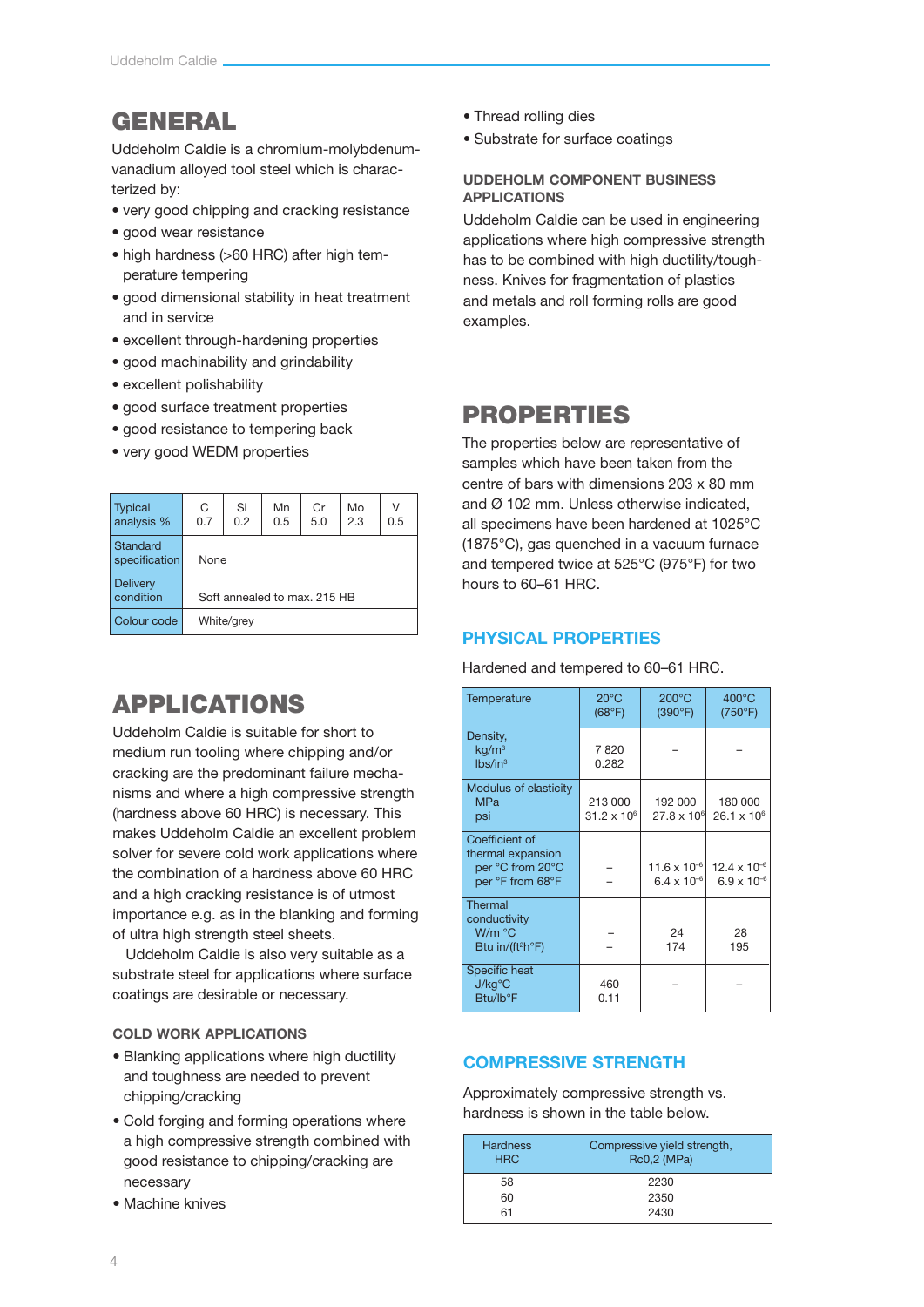## **CHIPPING RESISTANCE**

Relative chipping resistance for Uddeholm Caldie, AISI A2 and AISI D2 is shown below.



## HEAT TREATMENT

## **SOFT ANNEALING**

Protect the steel and heat through to 820°C (1510°F wait for equalization of the temperature (equalization time related to the size of the tool). Then cool in the furnace at 10°C (20°F) per hour to 650°C (1200°F), then freely in air to room temperature.

## **STRESS RELIEVING**

After rough machining the residual stresses should be relieved by tempering at 650°C (1200°F), holding time 2 hours. Cool slowly in the furnace to 500°C (930°F), then freely in air to room temperature.

## **HARDENING**

*Preheating temperature:* 600–650°C (1110– 1200°F) and 850–900°C (1560–1650°F). In case of bigger dimensions (>150 mm cross section) a third preheating step at 930°C (1700°F) is recommended.

*Austenitizing temperature:* 1000–1050°C (1830–1920°F), normally 1020°C (1870°F), in case of

bigger dimensions (>150 mm cross section) 1000°C (1830°F).

*Holding time:* 30 minutes after the tool is heated through.

*Note:* Holding time = time at hardening temperature after the tool is fully heated through. A holding time of less than recommended time will result in loss of hardness.

*The tool should be protected against decarburization and oxidation during hardening.*

Further information can be found in the Uddeholm brochure "Heat treatment of tool steels".

## **CCT-GRAPH**

Austenitizing temperature 1025°C (1880°F). Holding time 30 mintues.

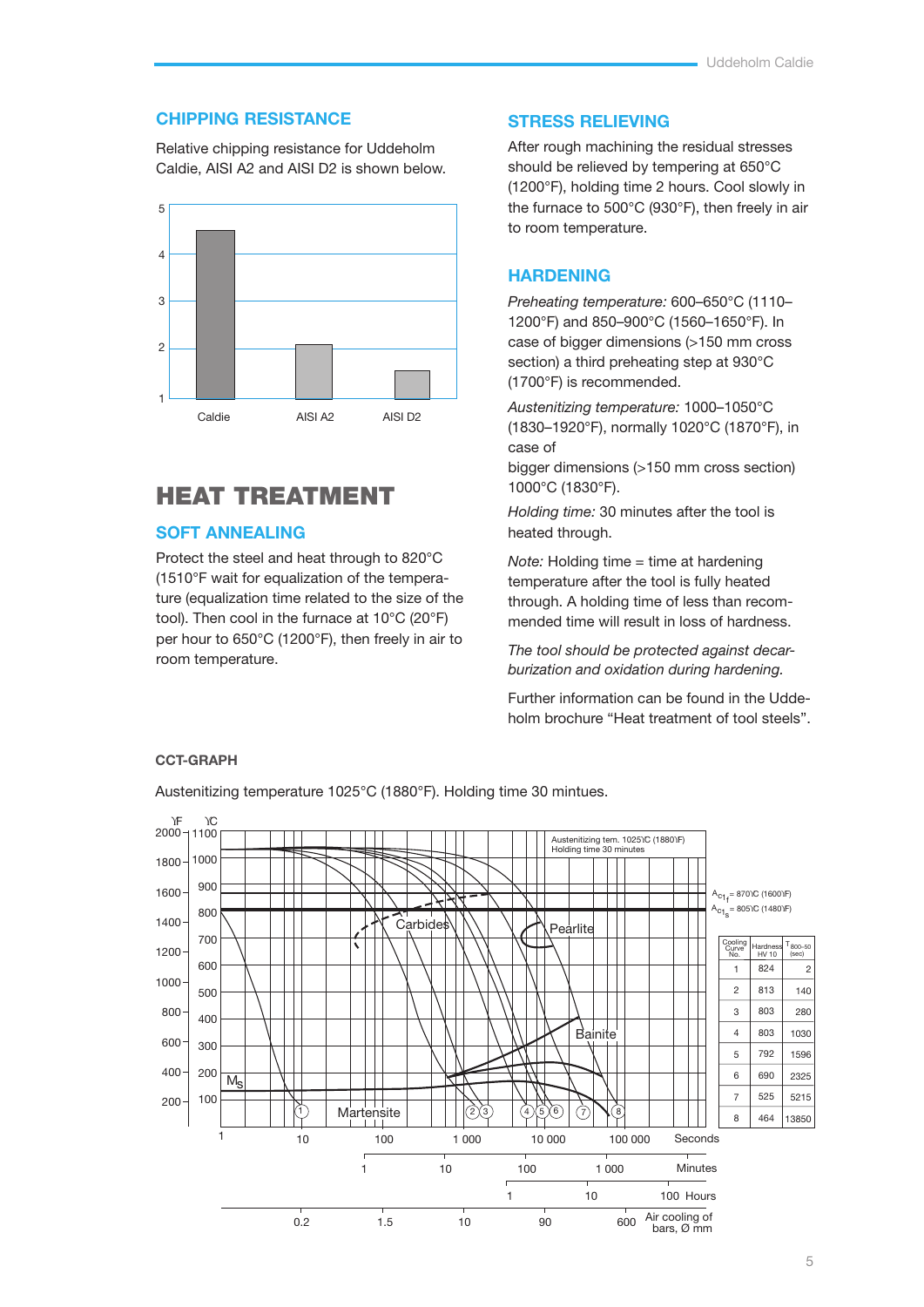## **QUENCHING MEDIA**

- Vacuum (high speed gas with sufficient overpressure minimum 2 bar)
- Martempering bath or fluidized bed at approx. 200–550°C (390–1020°F)
- Forced air/gas

*Note:* Temper the tool as soon as its temperature reaches 50–70°C (120–160°F).

In order to obtain the optimum properties for the tool, the cooling rate should be as fast as possible with regards to acceptable distortion.

A slow quench rate will result in loss of hardness compared with the given tempering curves.

Martempering should be followed by forced air cooling if wall thickness is exceeding 50 mm (2").

## **TEMPERING**

Choose the tempering temperature according to the hardness required by reference to the tempering graph below. Temper at least twice with intermediate cooling to room temperature. For highest dimensional stability and

ductility, a minimum temperature of 540°C (1000°F) and three tempers is strongly recommended.

Tempering at a lower temperature than 540°C (1000°F) may increase the hardness and compressive strength to some extent but also impair cracking resistance and dimensional stability. However, if lowering the tempering temperature, do not temper below 520°C (970°F). When tempering twice the minimum holding time at temperature is 2 hours. When tempering three times the minimum holding time is 1 hour.

#### **TEMPERING TABLE**

| Hardening<br>temp.             | Tempering temperature<br>$540^{\circ}$ C<br>$550^{\circ}$ C<br>$560^{\circ}$ C |           |           |
|--------------------------------|--------------------------------------------------------------------------------|-----------|-----------|
| 1000°C*<br>$(1830^{\circ}F^*)$ | 57-59 HRC                                                                      | 56-58 HRC | 54-56 HRC |
| $1020^{\circ}$ C<br>(1870°F)   | 58-60 HRC                                                                      | 57-59 HRC | 55-57 HRC |
| 1050°C<br>(1920°F)             | 59-61 HRC                                                                      | 58-60 HRC | 56-58 HRC |

For high dimensional stability min. 540°C (1000°F) and 3 x 1 h should be used.

\*Hardening temp. 1000°C (1830°F) should be used for cross sections >150 mm (6" thick).



#### **TEMPERING GRAPH**

The tempering curves are obtained after heat treatment of samples with a size of 15 x 15 x 40 mm, cooling in forced air ( $T_{\text{son-S00}}$  = 300 sec.). Lower hardness can be expected after heat treatment of tools and dies due to factors like actual tool size and heat treatment parameters.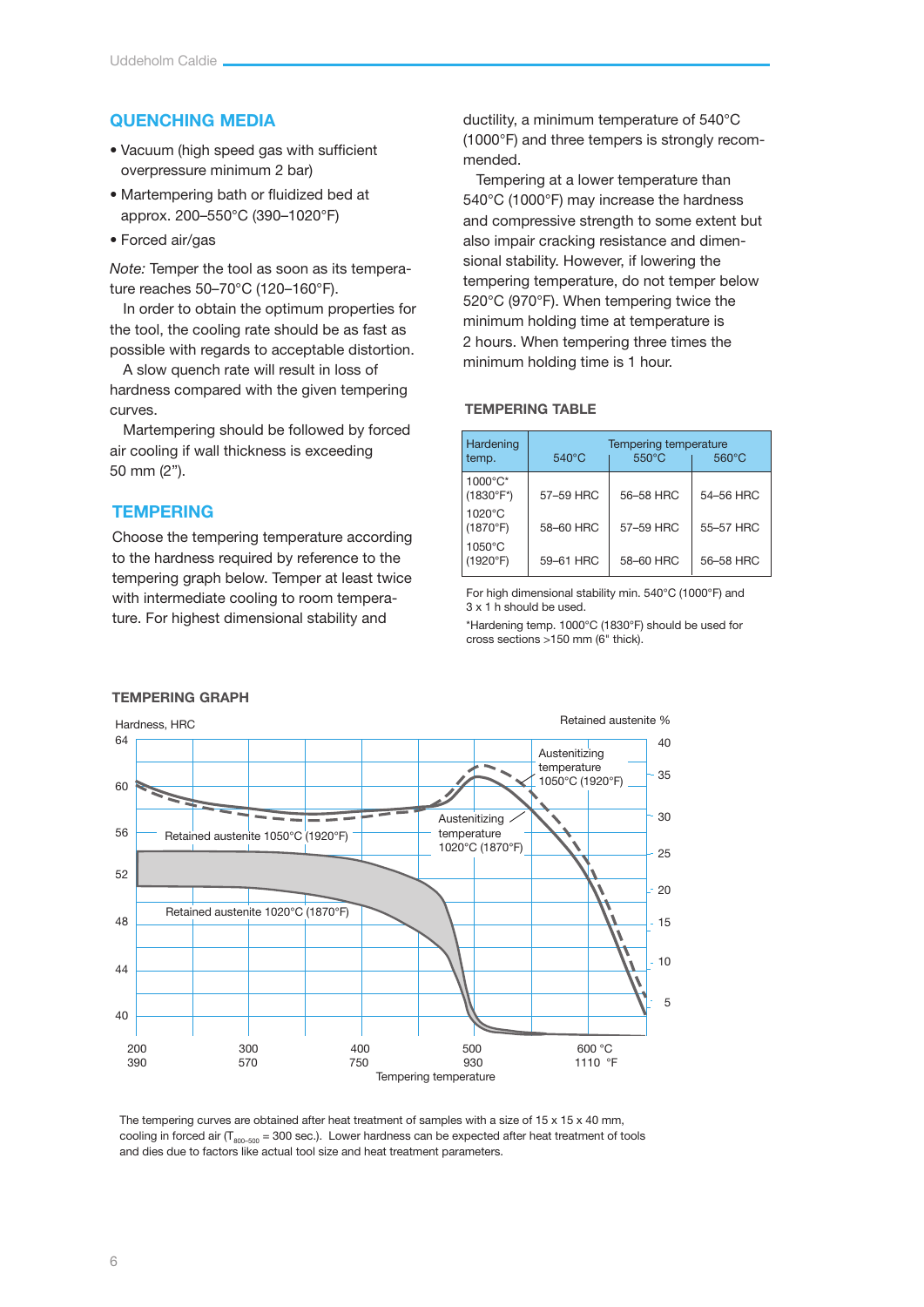#### **HARDNESS, GRAIN SIZE AND RETAINED AUSTENITE AS A FUNCTION OF AUSTENITIZING TEMPERATURE**



## **DIMENSIONAL CHANGES**

The dimensional changes have been measured after austenitizing at 1000°C (1830°F)/30 min. and 1020°C (1870°F)/30 min. followed by gas quenching in  $\mathsf{N}_2$  at a cooling rate of 1.1°C/s between 800–500°C (1470– 930°F) in a cold chamber vacuum furnace.

Specimen size: 100 x 100 x 100 mm (3.9" x 3.9" x 3.9"). Values for all directions are within the marked areas.



## SURFACE TREATMENTS

Tool steel may be given a surface treatment in order to reduce friction and increase wear resistance. The most commonly used treatments are nitriding and surface coating with wear resistant layers produced via PVD or CVD.

The high hardness and toughness together with a good dimensional stability makes Uddeholm Caldie suitable as a substrate steel for various surface coatings.

## **NITRIDING AND NITROCARBURIZING**

Nitriding and nitrocarburizing result in a hard surface layer which is very resistant to wear and galling.

The surface hardness after nitriding is approximately 1000-1200  $HV_{0.2kq}$ . The thickness of the layer should be chosen to suit the application in question.

## **PVD**

Physical vapour deposition, PVD, is a method of applying a wear-resistant coating at temperatures between 200–500°C (390–930°F).

## **CVD**

Chemical vapour deposition, CVD, is used for applying wear-resistant surface coatings at a temperature of around 1000°C (1830°F).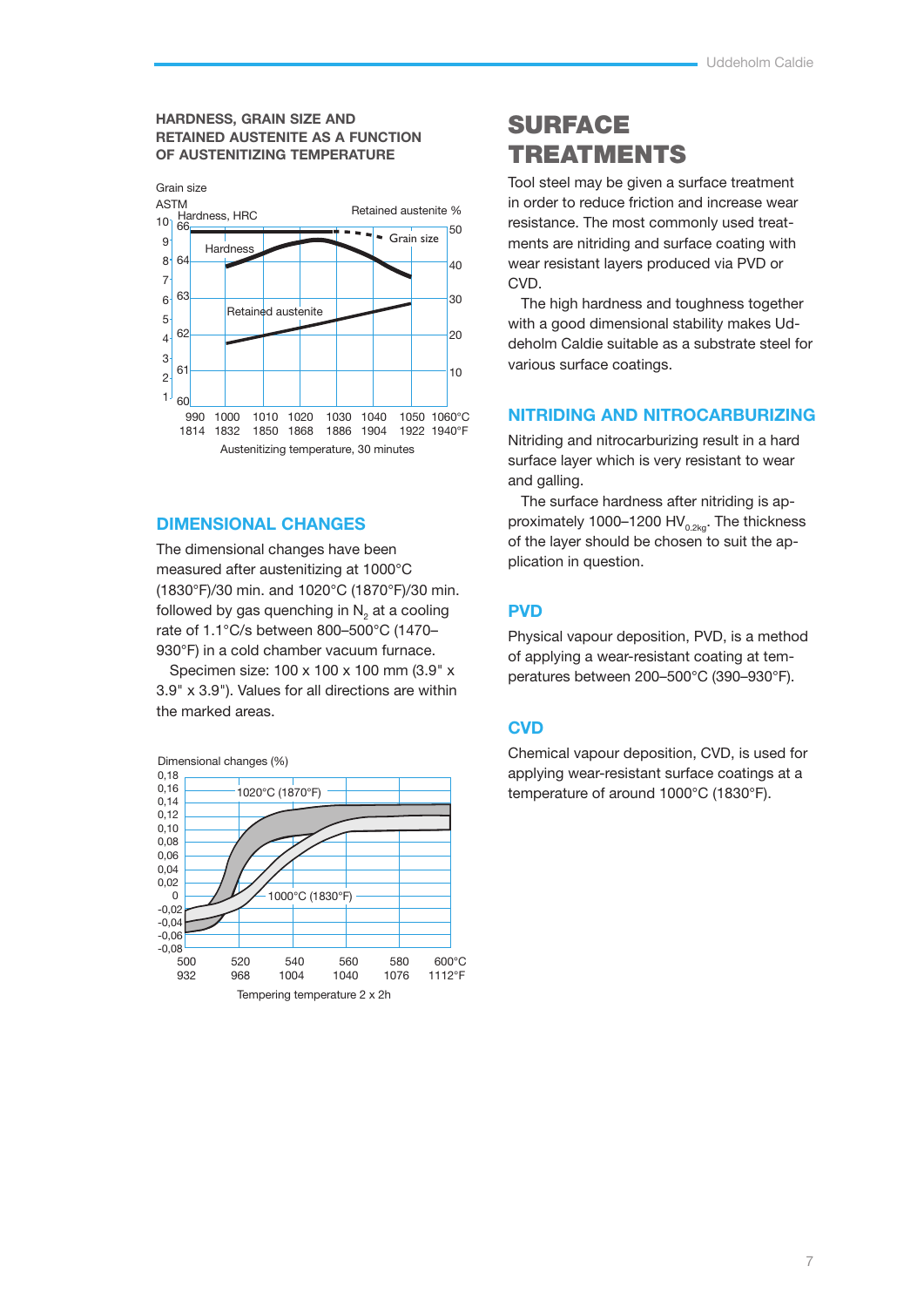# CUTTING DATA RECOMMENDATIONS

The cutting data below are to be considered as guiding values, which must be adapted to existing local conditions. More information can be found in the Uddeholm publication "Cutting data recommendation".

*The recommendations in following tables are valid for Uddeholm Caldie in soft annealed condition max. 215 HB.*

## **TURNING**

| Cutting data<br>parameters                  | <b>Turning with</b><br>carbide<br>Rough turning<br>Fine turning |                                                                  | <b>Turning</b><br>with high<br>speed steel<br>Fine turning |
|---------------------------------------------|-----------------------------------------------------------------|------------------------------------------------------------------|------------------------------------------------------------|
|                                             |                                                                 |                                                                  |                                                            |
| Cutting<br>speed $(v_*)$<br>m/min<br>f.p.m. | 140-190<br>460-620                                              | 190-240<br>620-785                                               | $15 - 20$<br>$50 - 65$                                     |
| Feed (f)<br>mm/rev<br>i.p.r.                | $0.2 - 0.4$<br>$0.008 - 0.016$                                  | $0.05 - 0.2$<br>$0.002 - 0.008$                                  | $0.05 - 0.3$<br>$0.002 - 0.012$                            |
| Depth<br>of cut $(a_n)$<br>mm<br>inch       | $2 - 4$<br>$0.08 - 0.16$                                        | $0.5 - 2$<br>$0.02 - 0.08$                                       | $0.5 - 3$<br>$0.02 - 0.12$                                 |
| Carbide<br>designation<br><b>ISO</b><br>US  | P20-P30<br>$C6-C5$<br>Coated carbide                            | P <sub>10</sub><br>C <sub>7</sub><br>Coated carbide<br>or cermet |                                                            |

## **MILLING**

|  |  |  | <b>FACE- AND SQUARE SHOULDER MILLING</b> |  |
|--|--|--|------------------------------------------|--|
|--|--|--|------------------------------------------|--|

|                                          | Milling with carbide                                          |                                                                 |
|------------------------------------------|---------------------------------------------------------------|-----------------------------------------------------------------|
| Cutting data parameters                  | Rough milling                                                 | Fine milling                                                    |
| Cutting speed $(v_*)$<br>m/min<br>f.p.m. | 130-160<br>430-525                                            | 160-200<br>525-656                                              |
| Feed (f)<br>mm/tooth<br>inch/tooth       | $0.2 - 0.4$<br>0.008-0.016                                    | $0.1 - 0.2$<br>$0.004 - 0.008$                                  |
| Depth of cut $(a)$<br>mm<br>inch         | $2 - 4$<br>$0.08 - 0.16$                                      | $0.5 - 2$<br>$0.02 - 0.08$                                      |
| Carbide designation<br><b>ISO</b><br>US  | P <sub>20</sub> -P <sub>40</sub><br>$C6-C5$<br>Coated carbide | P <sub>10-20</sub><br>$C7-C6$<br>Coated<br>carbide<br>or cermet |

## **END MILLING**

|                                            | Type of milling                           |                                       |                                                    |  |
|--------------------------------------------|-------------------------------------------|---------------------------------------|----------------------------------------------------|--|
| Cutting data<br>parameters                 | Solid<br>carbide                          | Carbide<br>indexable<br>insert        | High<br>speed steel                                |  |
| Cutting<br>speed $(v)$<br>m/min<br>f.p.m.  | 110-140<br>360-460                        | 100-140<br>330-460                    | $18 - 23$ <sup>1)</sup><br>$60 - 75$ <sup>1)</sup> |  |
| Feed $(f)$<br>mm/tooth<br>inch/tooth       | $0.01 - 0.20^{2}$<br>$0.0003 - 0.008^{2}$ | $0.06 - 0.20^{2}$<br>$0.002 - 0.0082$ | $0.01 - 0.30^{2}$<br>$0.0003 - 0.0122$             |  |
| Carbide<br>designation<br><b>ISO</b><br>US |                                           | P20-P30<br>$C6-C5$                    |                                                    |  |

<sup>1)</sup> For coated high speed steel end mill  $v_c = 32-38$  m/min. (105–125 f.p.m.)

2) Depending on radial depth of cut and cutter diameter

## **DRILLING**

## **HIGH SPEED STEEL TWIST DRILL**

| Drill diameter         |                            | Cutting<br>speed $(v_$ )   |  | Feed (f) |                                                              |
|------------------------|----------------------------|----------------------------|--|----------|--------------------------------------------------------------|
| mm                     | inch                       | $m/min + f.p.m.$           |  | mm/rev   | i.p.r.                                                       |
| $-5$<br>$5 - 10$       | $-3/16$<br>$3/16 - 3/8$    | $15 - 20$ *<br>$15 - 20$ * |  |          | 49-66* 0.05-0.10 0.002-0.004<br>49-66* 0.10-0.20 0.004-0.008 |
| $10 - 15$<br>$15 - 20$ | $3/8 - 5/8$<br>$5/8 - 3/4$ | $15 - 20^*$<br>$15 - 20$ * |  |          | 49-66* 0.20-0.30 0.008-0.012<br>49-66* 0.30-0.35 0.012-0.014 |

 $*$  For coated high speed steel drill  $v_c = 35-40$  m/min. (110–130 f.p.m.)

## **CARBIDE DRILL**

|                                             | Type of drill                            |                                                 |                                             |  |
|---------------------------------------------|------------------------------------------|-------------------------------------------------|---------------------------------------------|--|
| Cutting data<br>parameters                  | Indexable<br>insert                      | Solid<br>carbide                                | Carbide<br>tipped <sup><math>1</math></sup> |  |
| Cutting<br>speed $(v_2)$<br>m/min<br>f.p.m. | 160-200<br>525-655                       | 110-140<br>360-460                              | 60-90<br>19-295                             |  |
| Feed (f)<br>mm/rev<br>i.p.r.                | $0.05 - 0.15^{2}$<br>$0.002 - 0.006^{2}$ | $0.08 - 0.20$ <sup>3)</sup><br>$0.003 - 0.0083$ | $0.15 - 0.254$<br>$0.006 - 0.014$           |  |

1) Drill with replaceable or brazed carbide tip

<sup>2)</sup> Feed rate for drill diameter  $20-40$  mm  $(0.8"$ -1.6")

3) Feed rate for drill diameter 5–20 mm (0.2"–0.8")

4) Feed rate for drill diameter 10–20 mm (0.4"–0.8")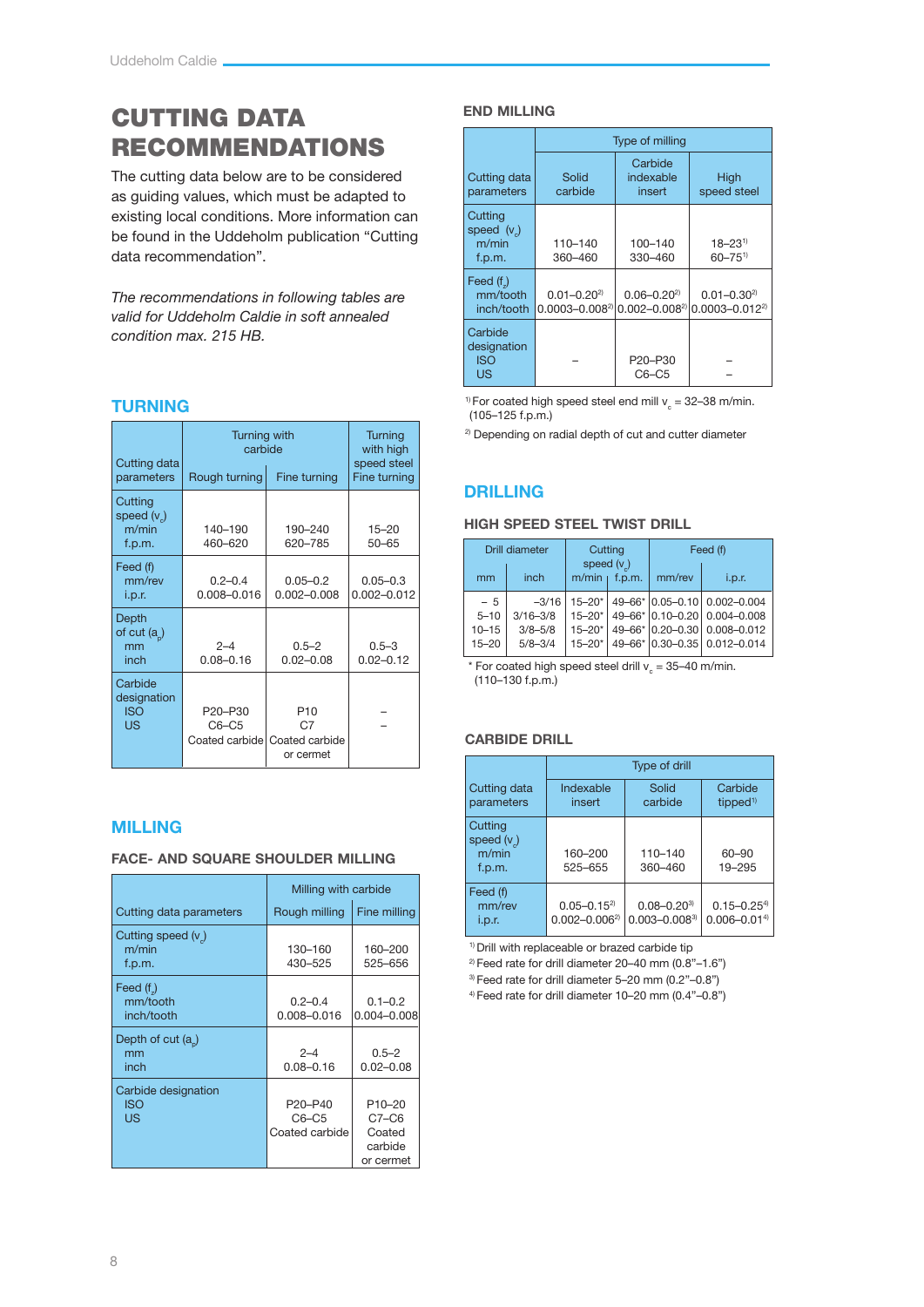## **GRINDING**

A general grinding wheel recommendation is given below. More information can be found in the Uddeholm brochure "Grinding of Tool Steel".

#### **WHEEL RECOMMENDATION**

| Type of grinding                | Soft annealed<br>condition | Hardened<br>condition |
|---------------------------------|----------------------------|-----------------------|
| Face grinding<br>straight wheel | A 46 HV                    | A 46 HV               |
| Face grinding<br>segments       | A 24 GV                    | A 36 GV               |
| Cylindrical grinding            | A 60 KV                    | A 60 KV               |
| Internal grinding               | A 46 JV                    | A 60 IV               |
| Profile grinding                | A 100 KV                   | A 120 JV              |

## WELDING

Welding of die components can be performed, with acceptable results, as long as the proper precautions are taken during the preparation of the joint, the filler material selection, the pre-heating of the tool, the controlled cooling of the tool and the post weld heat treatment processes. The following guidelines summarize the most important welding process para-meters.

More detailed information can be found in the Uddeholm brochure "Welding of Tool Steel".

| <b>Welding method</b>               | <b>TIG</b>                                                                                 | <b>MMA</b>                                                        |  |
|-------------------------------------|--------------------------------------------------------------------------------------------|-------------------------------------------------------------------|--|
| Preheating<br>temperature           | 200-250°C<br>$(390 - 485^{\circ}F)$                                                        | 200-250°C<br>(390-485°F)                                          |  |
| Filler material                     | Caldie TIG-Weld<br><b>UTP A696</b><br>UTP ADUR600<br><b>UTP A 73G2</b>                     | Caldie Weld<br><b>UTP 69</b><br><b>UTP 67S</b><br><b>UTP 73G2</b> |  |
| Maximum<br>interpass<br>temperature | $400^{\circ}$ C<br>(750°F)                                                                 | $400^{\circ}$ C<br>(750°F)                                        |  |
| Post weld<br>cooling                | 20-40 $\degree$ C/h (40-80 $\degree$ F/h) for the first<br>2 hours and then freely in air. |                                                                   |  |
| Hardness<br>after welding           | 54-62 HRC                                                                                  | 55-62 HRC                                                         |  |
| Post weld heat treatment            |                                                                                            |                                                                   |  |
| Hardened<br>condition               | Temper at $510^{\circ}$ C (950 $^{\circ}$ F) for 2 hours                                   |                                                                   |  |
| Soft annealed<br>condition          | Soft-anneal according to the "Heat<br>treatment recommendations"                           |                                                                   |  |

Minor repairs can be made at room temperature with the TIG-method.

# ELECTRICAL **DISCHARGE** MACHINING — EDM

If EDM is performed in the hardened and tempered condition, finish with "fine-sparking", i.e. low current, high frequency.

For optimal performance the EDM'd surface should the be ground/polished and the tool re-tempered at approx. 25°C (50°F) lower than the original tempering temperature.

Further information is given in the Uddeholm brochure "EDM of Tool Steel".

## FLAME HARDENING

Use oxy-acetylene equipment with a capacity of 800–1250 l/h.

Oxygen pressure 2.5 bar, acetylene pressure 1.5 bar. Adjust to give neutral flame. Temperature: 980–1020°C (1795–1870°F). Cool freely in air.

The hardness at the surface will be 58– 62 HRC and 41 HRC (400 HB) at a depth of 3–3.5 mm (0.12"–0.14").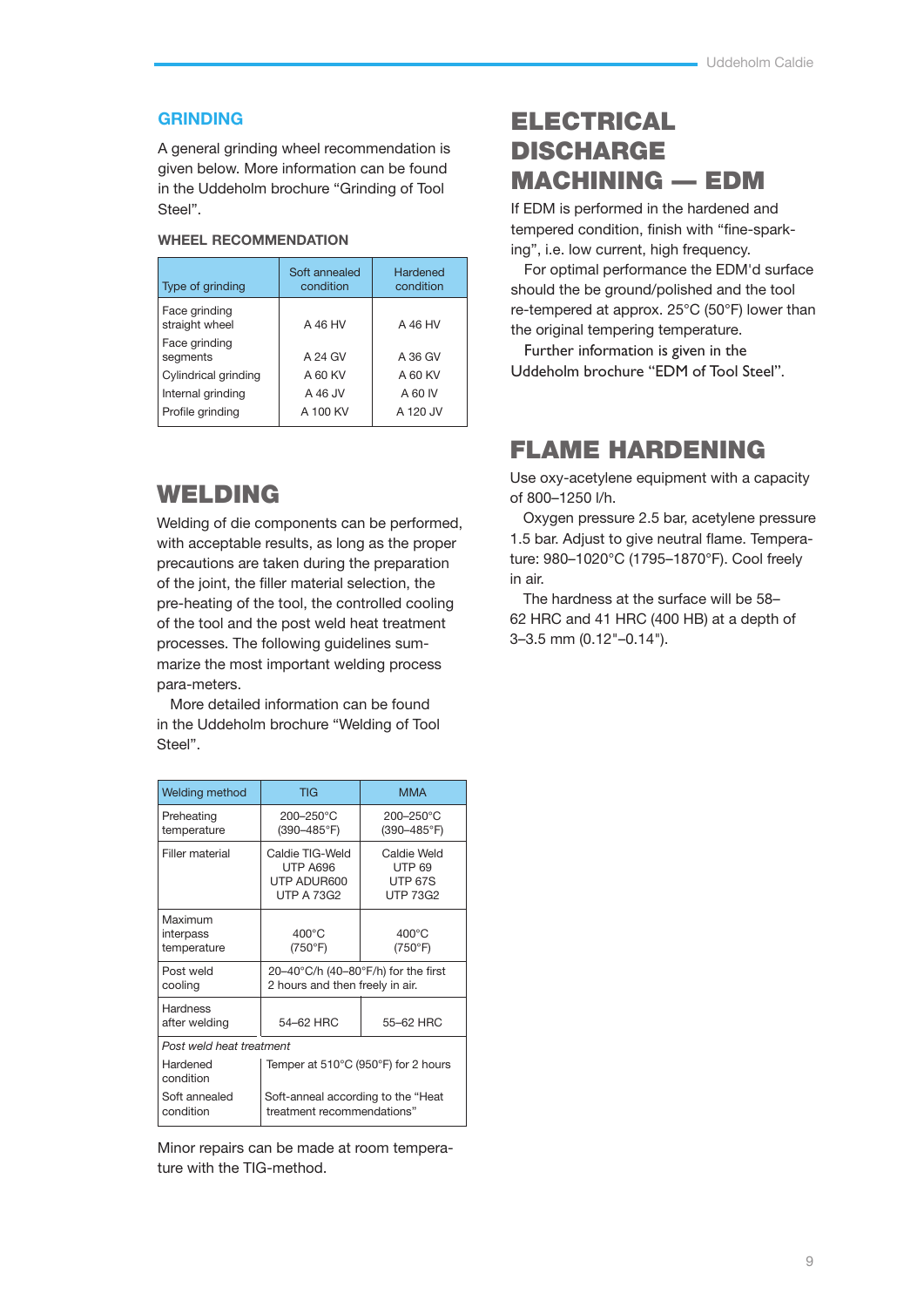# RELATIVE COMPARISON OF UDDEHOLM COLD WORK TOOL STEEL

## **MATERIAL PROPERTIES AND RESISTANCE TO FAILURE MECHANISMS**



\* Uddeholm PM SuperClean steel

# FURTHER INFORMATION

Please contact your local Uddeholm office for further information on the selection, heat treatment, application and availability of Uddeholm tool steel.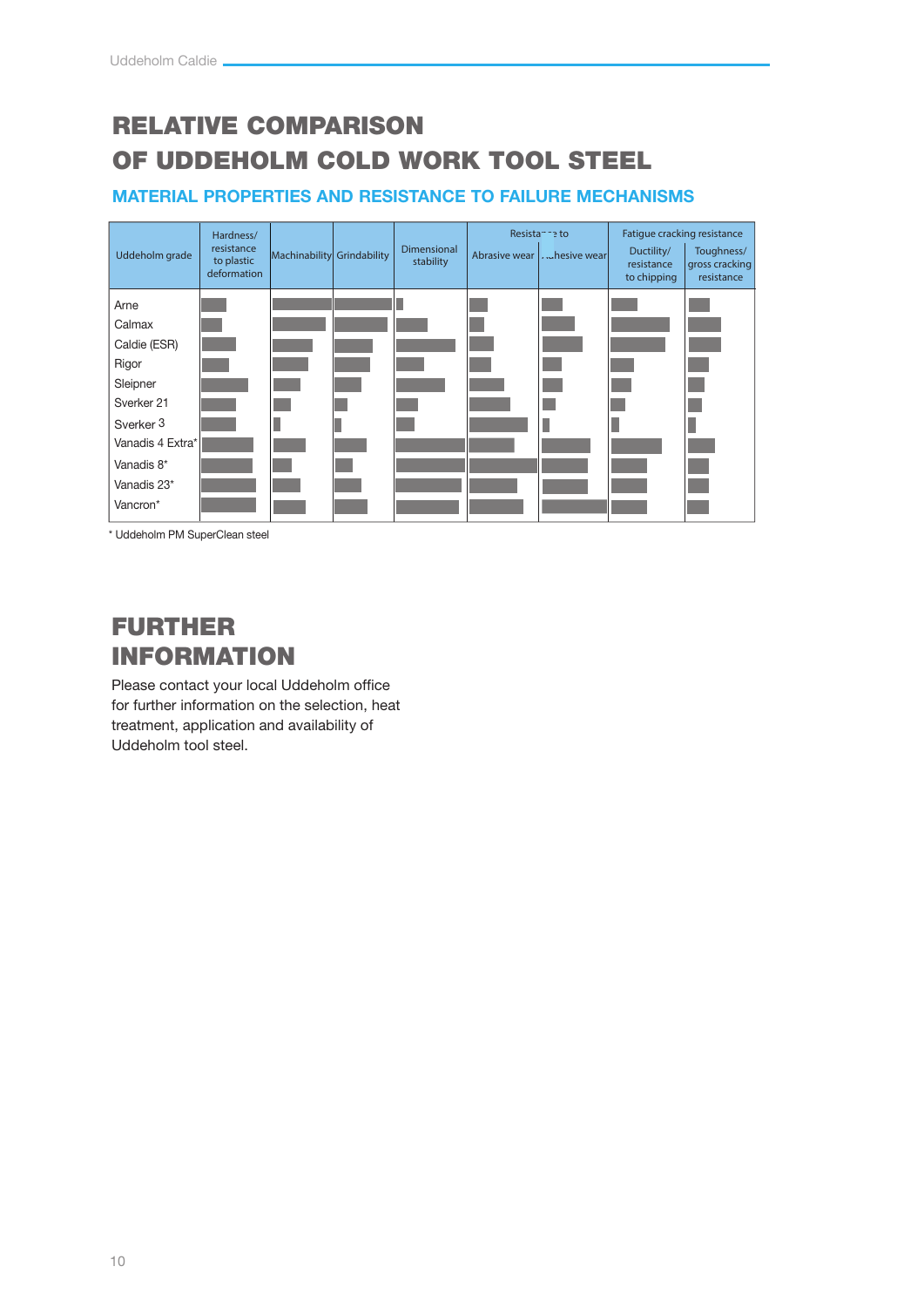

## NETWORK OF EXCELLENCE

Uddeholm is present on every continent. This ensures you high-quality Swedish tool steel and local support wherever you are. We secure our position as the world's leading supplier of tooling materials.